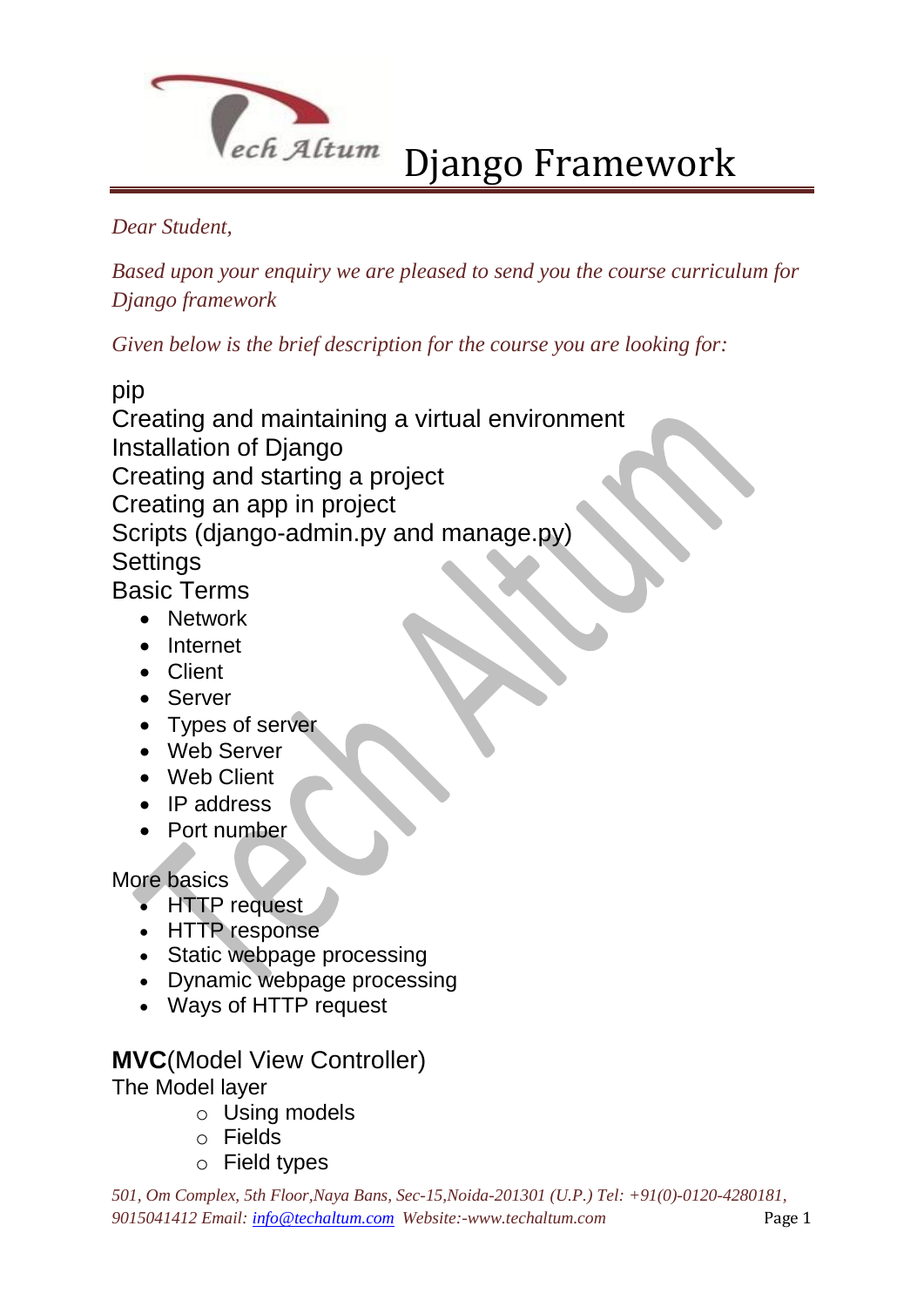

- o Field options
- o Automatic primary key fields
- o Foreign Key
- o Relationships
- o Querysets
- o Migrations
- o Model registration

The View layer

- URL dispatcher
- Writing views
- Mapping URLs to views
- Diango shortcut methods
- Request and response objects
- Function based views
- Class-based views

The Template layer

- Django template programming language
- Templates
- Variables
- Filters
- Tags
- Comments
- Template inheritance

Managing static data(images,JavaScript,CSS)

Form Handling

- Difference between GET and POST
- Building Forms
- ModelForms and forms.Form
- Retrieving submitted data

Authentication (User Registration, Login, Logout etc.)

File uploading and File downloading **Redirection**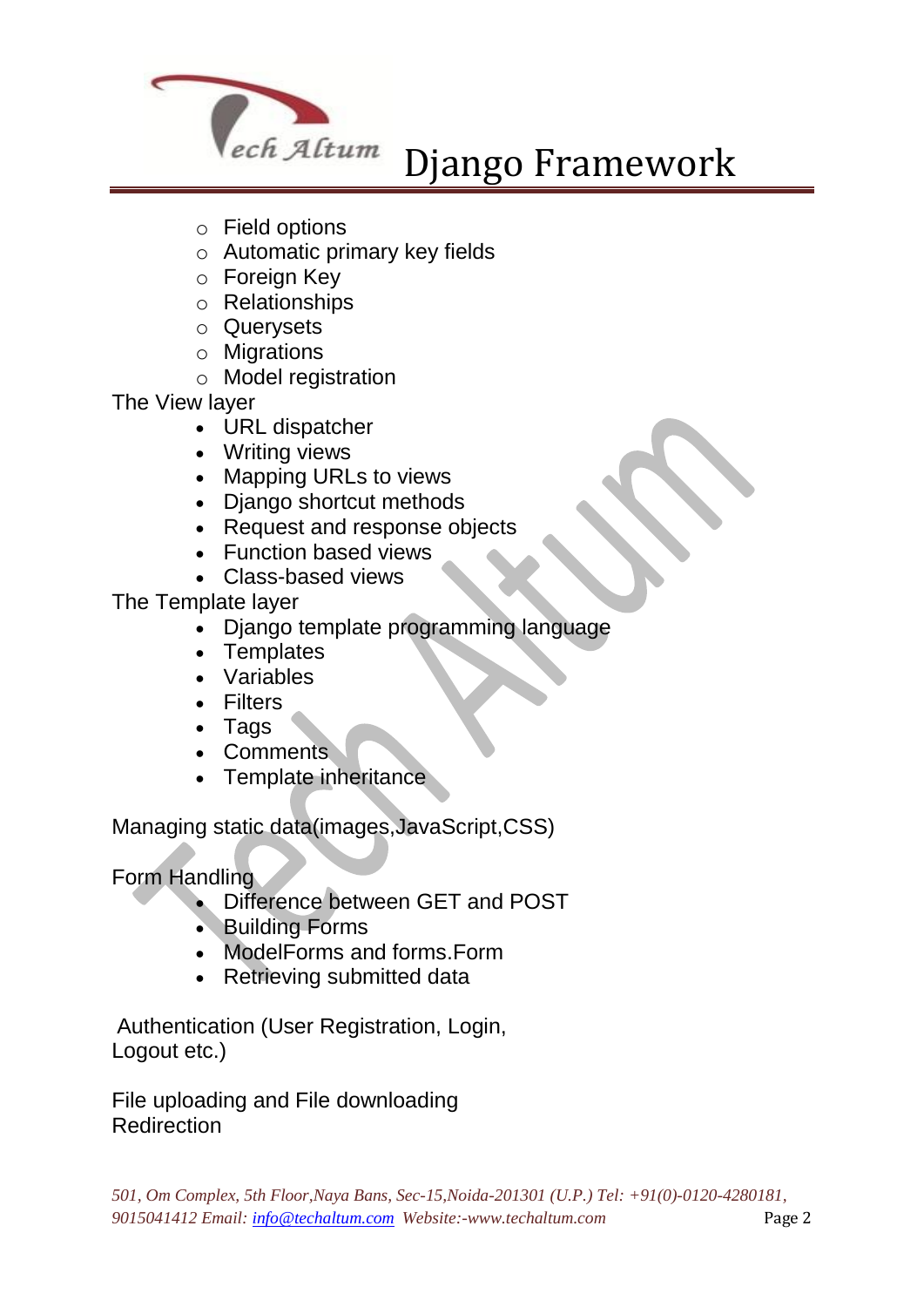

Client side and server side validation

Sending email through coding

**Timezones** 

Crispy forms

**Slugs** 

Pagination

Fetch data from API

JSON parsing

reCAPTCHA free service from Google

#### **Cookies**

- Setting a cookie
- Accessing a cookie
- Expiring a cookie.

#### Session

- o Insert data in session
- o Show data from session
- o Update data in session
- o Delete data from session

Database (SQLite/MySQL/MariaDB/PostgreSQL)

#### Basics of database

- o What is data?
- o What is information?
- o What is table?
- o What is database?
- o What is RDBMS?
- o What is SQL?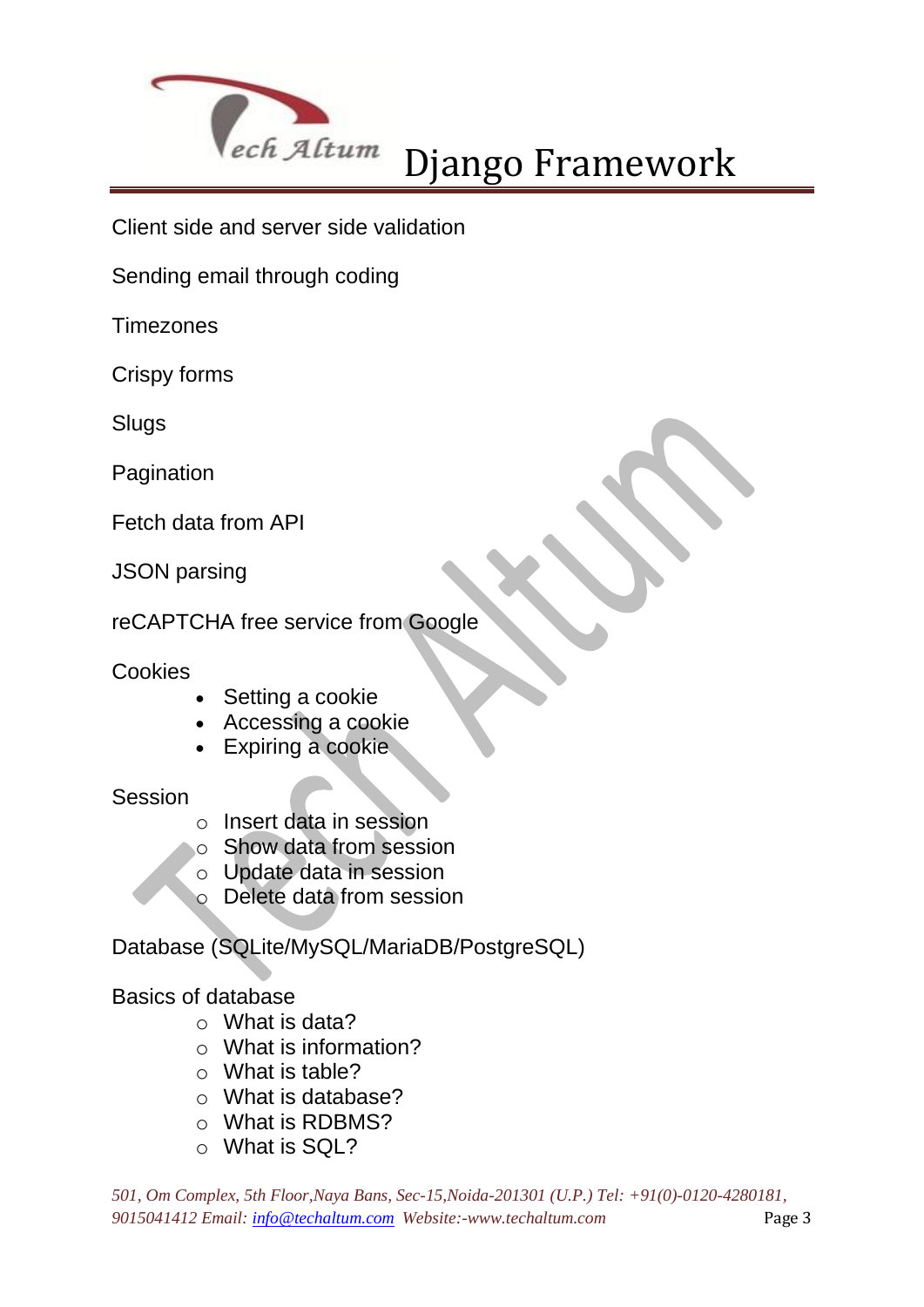

#### Basics of SQL

- o Creating a database
- o Datatypes
- o Creating a table
- o Inserting data into table
- $\circ$  Show data from table
- $\circ$  Show filtered data from table
- o Update data in table
- o Delete data from table
- o Drop table
- o Drop database
- o Constraints

#### HTML5· Introduction to HTML

- o What is HTML?
- o Minimum structure of HTML
- $\circ$  What is tag in HTML?
- o What is element in HTML?
- o What is void element in HTML?
- o What is Attribute?
- o Nesting of Elements
- o The <html> element
- o The <head> element
- $\circ$  The <br/>body> element
- $\circ$  The  $\lt$ title  $\gt$  element
- o The DOCTYPE Declaration
- o Heading elements (h1-h6)
- $\circ$  The  $\leq p$  element
- $\circ$  The  **element**
- $\circ$  The  $\leq$  element
- $\circ$  The  $\lt$ u $\gt$  element
- o The <strong> element
- o The <em> element
- o The <sup> element
- o The <sub> element
- o The <figure> element
- $\circ$  The  $\leq$  figcaption  $\geq$  element
- $\circ$  The  $\leq$ img  $\circ$  element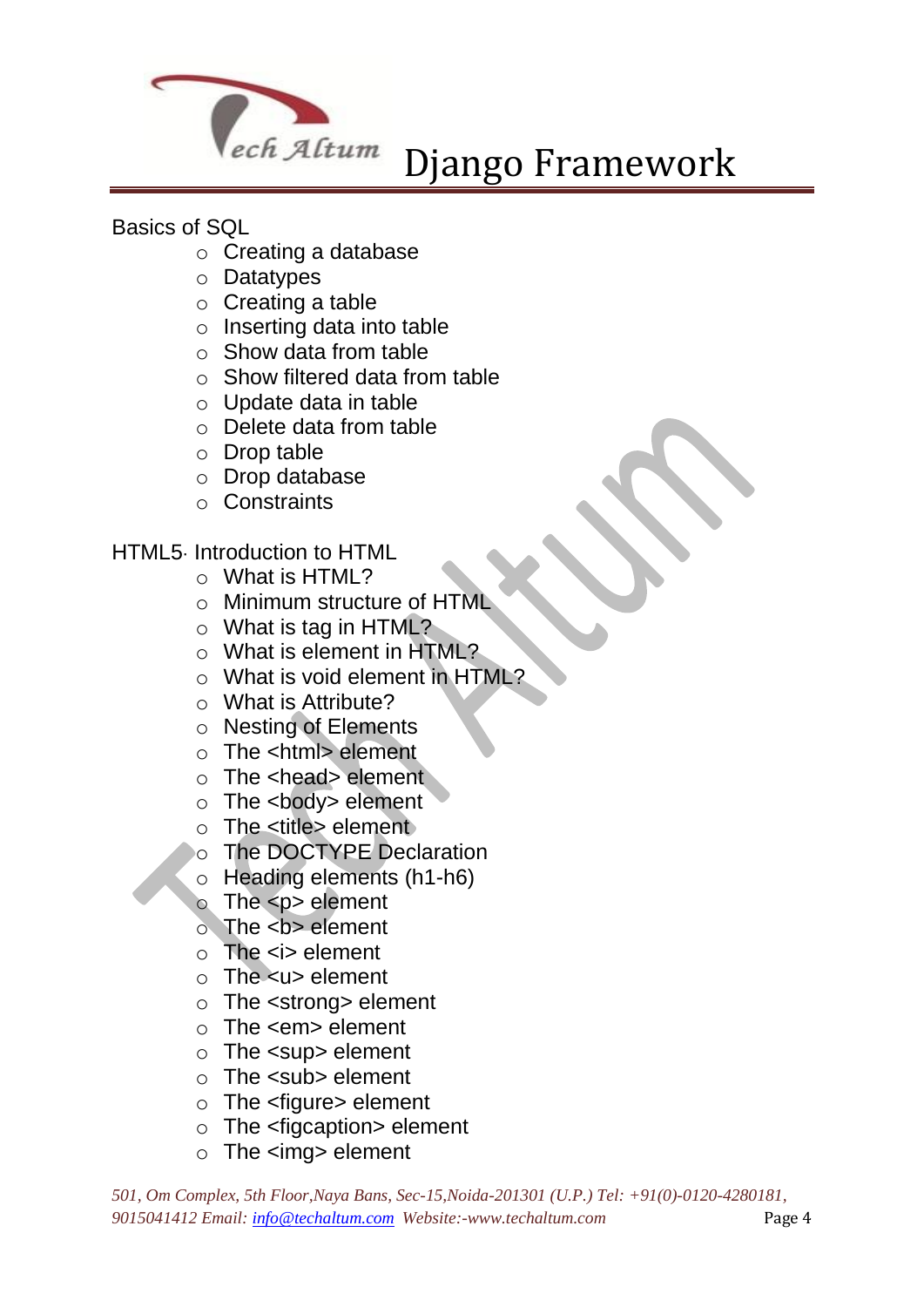

- $\circ$  The  $\leq$ hr> element
- $\circ$  The  $\leq$  br> element
- $\circ$  The  $\leq a$  element
- o The <table> element
- $\circ$  The  $\lt$ tr> element
- $\circ$  The  $\lt$ th  $\gt$  element
- $\circ$  The  $<$ td $>$  element
- o The <input> element
- o The <textarea> element
- o The <select> element
- o The <option> element
- o The <optgroup> element
- $\circ$  The  $\leq$  fieldset  $\geq$  element
- o The <legend> element
- o HTML5 input types
- $\circ$  HTML5 input attributes
- $\circ$  The  $\leq$  ol  $\geq$  element
- o The <ul> element
- $\circ$  The <li> element
- $\circ$  The <div> element
- o The <span> element
- o The <meta> element
- o The <script> element
- $\circ$  The  $\leq$ link  $\geq$  element

#### More HTML

- o HTML Symbols
- o Various attributes depend on elements
- o Validating Form data using HTML5
- o Embed youtube video in Webpage
- o Some HTML5 elements
- CSS (Cascading style sheet)

#### Basics of CSS

- o What is CSS and why we need it?
- o Internal CSS
- o External CSS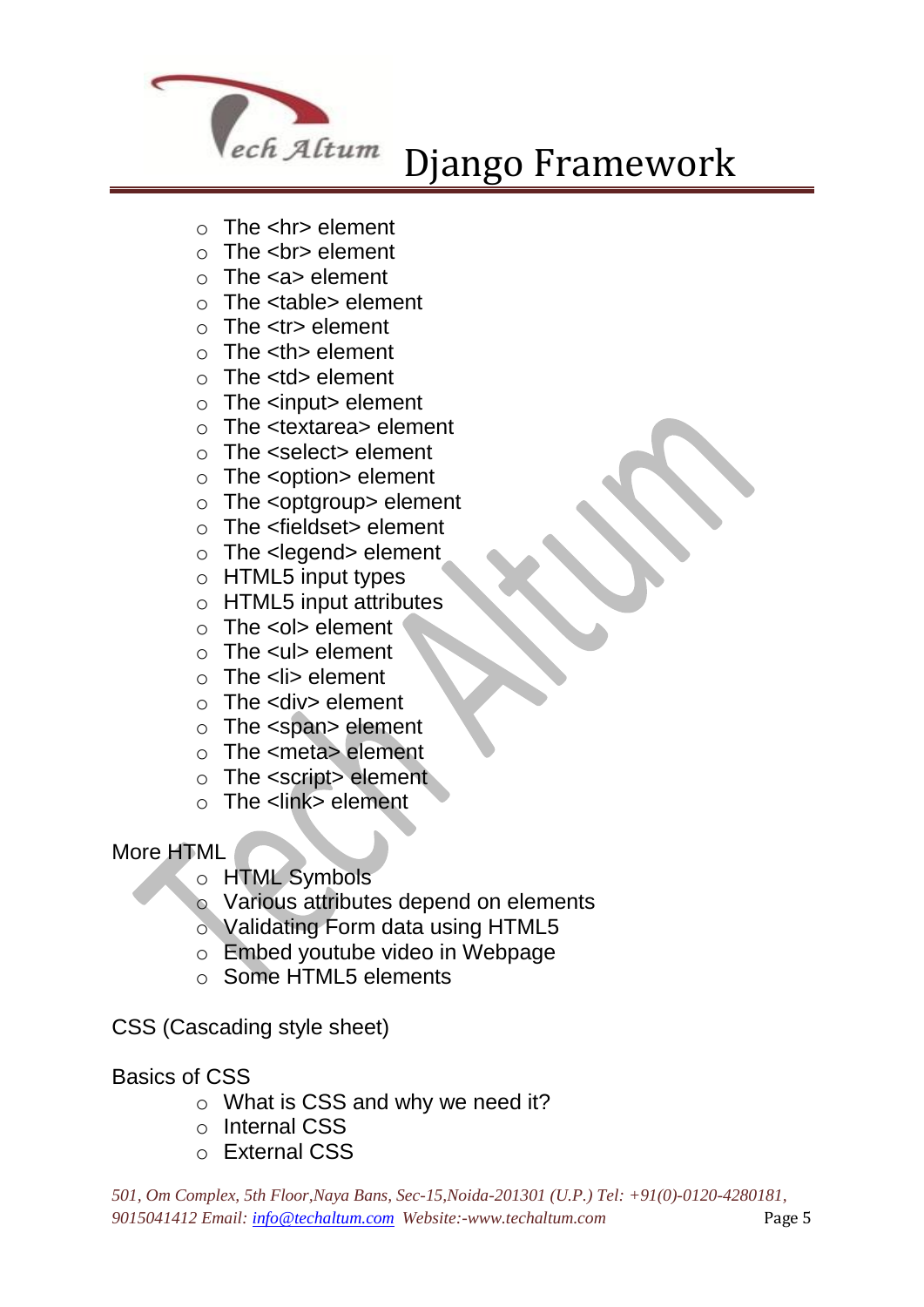

- o Inline CSS
- CSS selectors
	- o The type selector
	- o The class selector
	- $\circ$  The id selector
	- $\circ$  The attribute selector
	- o The descendant selector
	- o grouping selector
	- o The child selector
	- o The universal selector

#### More CSS

- o Block level tags and inline level tags
- o Difference between div and span
- o Fonts and typography
- o Managing text styles
- o CSS colors
- o Positioning elements
- o Pseudo classes
- o CSS box model

#### **Templates**

- o HTML,CSS based templates
- o Create website using templates

#### Website Hosting

- o Free subdomain
- o Free hosting
- o Free vs paid hosting

#### Bootstrap 4

Free Hosting of Django with database

#### Project based on **Django**

### **Python Trainer Profile**